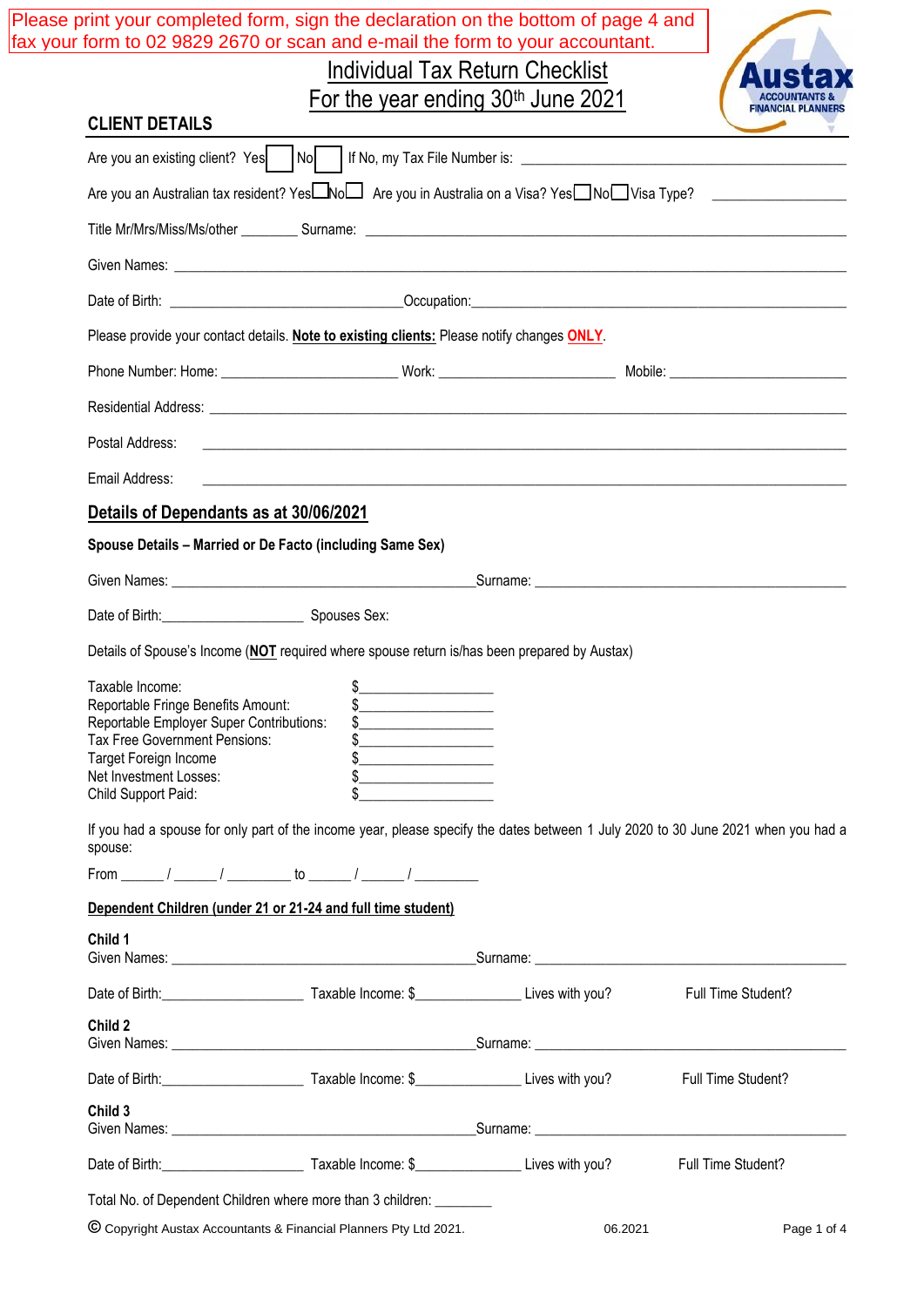Please answer the following questions prior to your consultation to assist us to complete your income tax return correctly. Certain questions may not be applicable to your circumstances. If you are not sure of a response please leave it blank and discuss it during your consultation.

# All questions refer to the financial year 1 July 2020 to 30 June 2021

#### **Income**

| Did you receive any income from the following sources?                          | Yes | No. | Additional Info                  |
|---------------------------------------------------------------------------------|-----|-----|----------------------------------|
| Employment Income, e.g, Salary or Wages                                         |     |     | No. of PAYG Pay Summaries: _____ |
| Government Payments, e.g, Jobseeker, Pensions, Austudy, Jobkeeper, DVA.         |     |     |                                  |
| Superannuation Benefits, Eg, Pension or Lump Sum payments, Comsuper.            |     |     |                                  |
| Interest on Bank Accounts, Term Deposits, etc.                                  |     |     | Amount \$                        |
| Dividends on Shares.                                                            |     |     |                                  |
| Employee Share Schemes.                                                         |     |     |                                  |
| Managed Fund Investment Distributions.                                          |     |     |                                  |
| Partnership, Family Trust of other Trust Distributions.                         |     |     |                                  |
| Rental Property Income.                                                         |     |     | No. of Rental Properties: _____  |
| Foreign income, e.g, wages, pensions, rent, etc.                                |     |     |                                  |
| Capital Gains. Eg, Sale of property/shares/collectables/other assets.           |     |     |                                  |
| Operating a business as a sole trader. (includes Airtasker, Uber, Ebay selling) |     |     |                                  |
| The sharing economy, eg, Airbnb, Carnextdoor.                                   |     |     |                                  |
| Disposed of any cryptocurrency, eg Bitcoin, Ethereum, etc?                      |     |     |                                  |

#### **Deductions & Offsets**

| Did you,                                                                              | Yes | No | (Please Circle)                         |
|---------------------------------------------------------------------------------------|-----|----|-----------------------------------------|
| Use a vehicle you own to travel for work purposes?                                    |     |    | Logbook kept?                           |
| Undertake work related travel that required you stay away from home overnight?        |     |    | Travel Diary kept?                      |
| Purchase and/or maintain a compulsory or non-compulsory work uniform?                 |     |    |                                         |
| Undertake any work-related TAFE or University studies?                                |     |    | Type:                                   |
| Work from a dedicated home office <b>AND</b> keep a diary of hours worked?            |     |    | Hours worked                            |
| Donate to a tax-deductible gift recipient (includes political party membership)?      |     |    | Amount:\$                               |
| Pay any income protection insurance premiums (outside of super fund)?                 |     |    | Amount:\$                               |
| Have a salary sacrifice arrangement with your employer?                               |     |    | Type:                                   |
| Have any carried forward tax losses or capital losses?                                |     |    | Amount:\$                               |
| Qualify for a Medicare Levy exemption? Eg, Army, DVA Gold Card, etc                   |     |    |                                         |
| Have a private health insurance policy at any stage during the financial year?        |     |    | If yes, provide health fund statement/s |
| Make personal super contributions for yourself or your spouse?                        |     |    | Type:                                   |
| Maintain a parent, spouse's parent, invalid spouse, carer spouse or invalid relative? |     |    |                                         |
| Have any government debts? Eg, Centrelink, Child Support, HELP debts, etc             |     |    | Specify: \$_                            |
| Pay any Child Support and if so how much per annum?                                   |     |    | Amount:\$                               |

© Copyright Austax Accountants & Financial Planners Pty Ltd 2021. 06.2021 Page 2 of 4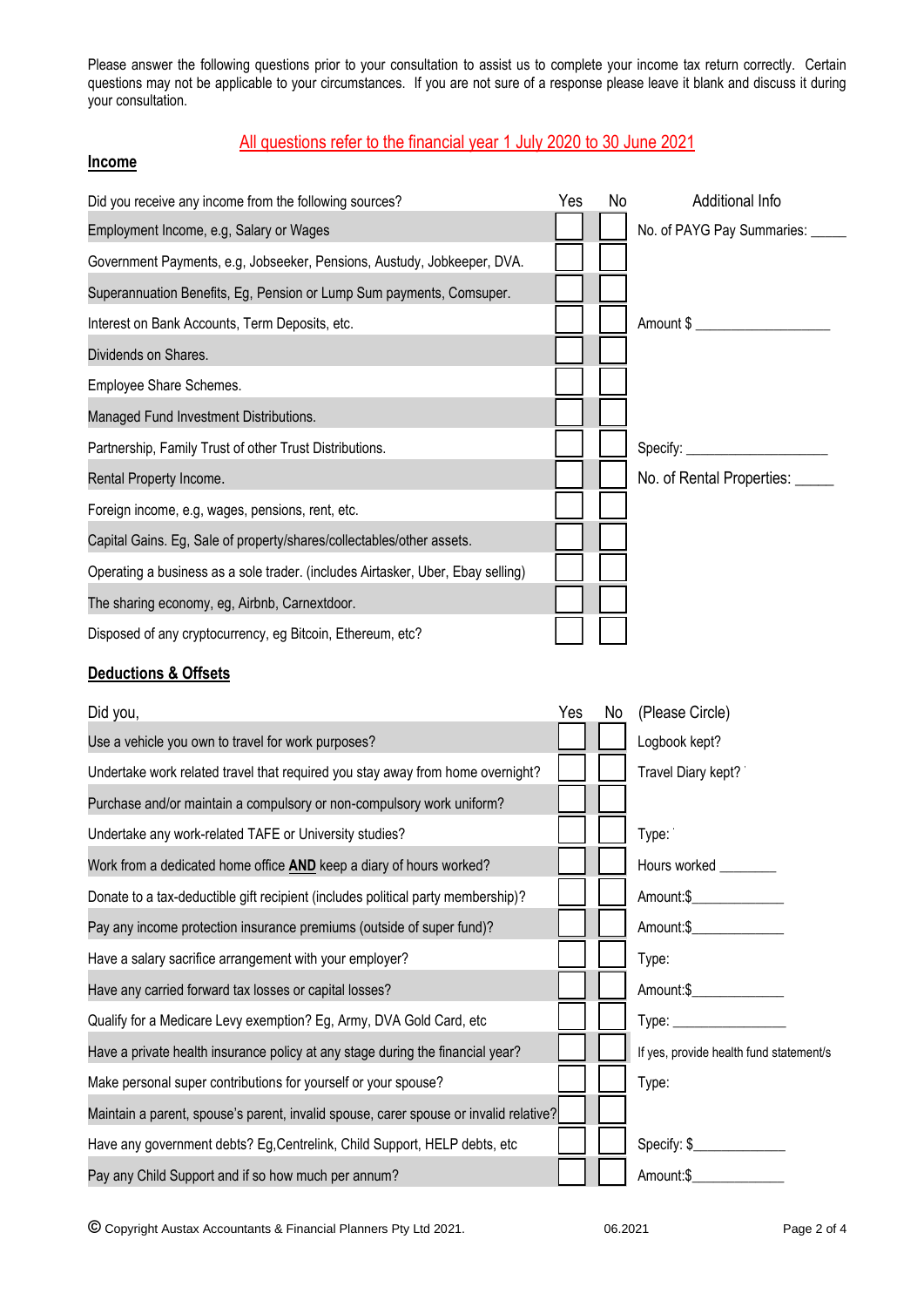# **Additional Information**:

Are there any other matters which you wish to discuss with your accountant?

| <b>Payment of Income Tax Refund</b>                                                                                                                      |                                                                                                                                                                                                                                           |
|----------------------------------------------------------------------------------------------------------------------------------------------------------|-------------------------------------------------------------------------------------------------------------------------------------------------------------------------------------------------------------------------------------------|
| The ATO will only pay income tax refunds via electronic funds transfer to an Australian bank account.<br>Please select one of the following two options: |                                                                                                                                                                                                                                           |
|                                                                                                                                                          | Pay my refund to the bank account I nominated in the last tax return Austax prepared on my behalf (existing clients only)                                                                                                                 |
| ΟR                                                                                                                                                       |                                                                                                                                                                                                                                           |
| $\Box$ Pay my refund to the following bank account:                                                                                                      |                                                                                                                                                                                                                                           |
|                                                                                                                                                          | Account No: <u>________________________</u>                                                                                                                                                                                               |
|                                                                                                                                                          | $\mathcal{L} = \mathcal{L}$ . The contract of the contract of the contract of the contract of the contract of the contract of the contract of the contract of the contract of the contract of the contract of the contract of the contrac |

\_\_\_\_\_\_\_\_\_\_\_\_\_\_\_\_\_\_\_\_\_\_\_\_\_\_\_\_\_\_\_\_\_\_\_\_\_\_\_\_\_\_\_\_\_\_\_\_\_\_\_\_\_\_\_\_\_\_\_\_\_\_\_\_\_\_\_\_\_\_\_\_\_\_\_\_\_\_\_\_\_\_\_\_\_\_

\_\_\_\_\_\_\_\_\_\_\_\_\_\_\_\_\_\_\_\_\_\_\_\_\_\_\_\_\_\_\_\_\_\_\_\_\_\_\_\_\_\_\_\_\_\_\_\_\_\_\_\_\_\_\_\_\_\_\_\_\_\_\_\_\_\_\_\_\_\_\_\_\_\_\_\_\_\_\_\_\_\_\_\_\_\_

(Client must be named on the account)

**Please Note:** It is vital that your bank details are correct to ensure that you receive your tax refund quickly. Once your return has been lodged with the ATO, we are unable to alter the bank account that you have nominated to receive your refund, if it is incorrect. Austax Accountants & Financial Planners Pty Ltd (Austax) accepts no responsibility for losses incurred by you due to providing us with incorrect bank account details.

## **Method of Payment – Our Fees**

Please indicate the method in which you wish to pay our income tax return preparation fee;

❑ Upfront Payment Today via, Cash, EFTPOS, Visa, Mastercard or American Express

From My Income Tax Refund. **NOTE: this option incurs an additional fee of \$25.** 

**Please Note:** Payment from refund is only available if you have no debts owing to the ATO. All fees must be paid in full PRIOR to lodgement of your return unless you elect to deduct our fee from your refund.

## **Marketing**

Our responsibilities as your Registered Tax Agent include keeping you up to date with changes in taxation legislation and administration that may affect you, and notifying you of impending lodgement deadlines. It is a requirement of our engagement that you consent to Austax contacting you regarding these matters. We keep our clients up to date via a monthly client newsletter which is available as a download from our website www.austaxaccountants.com.au. From time to time we may also contact you with direct marketing communications unless you elect to opt out below;

|                                                 |  | I do not wish to receive any marketing materials from Austax |                                   |  |  |  |
|-------------------------------------------------|--|--------------------------------------------------------------|-----------------------------------|--|--|--|
| For new clients, How did you find out about us? |  |                                                              |                                   |  |  |  |
| Army Newspaper                                  |  | Referred by Friend/Relative L                                | Referred by                       |  |  |  |
| On Street Signage                               |  | Referred by an Existing Client                               | Facebook/Social Media             |  |  |  |
| Google Search                                   |  | Yellow Pages Online L                                        | <b>Austax Accountants Website</b> |  |  |  |
| Google Maps                                     |  | <b>Print Advertising</b>                                     | Other:                            |  |  |  |

## **PLEASE COMPLETE THE NEXT PAGE**

© Copyright Austax Accountants & Financial Planners Pty Ltd 2021. 06.2021 Page 3 of 4